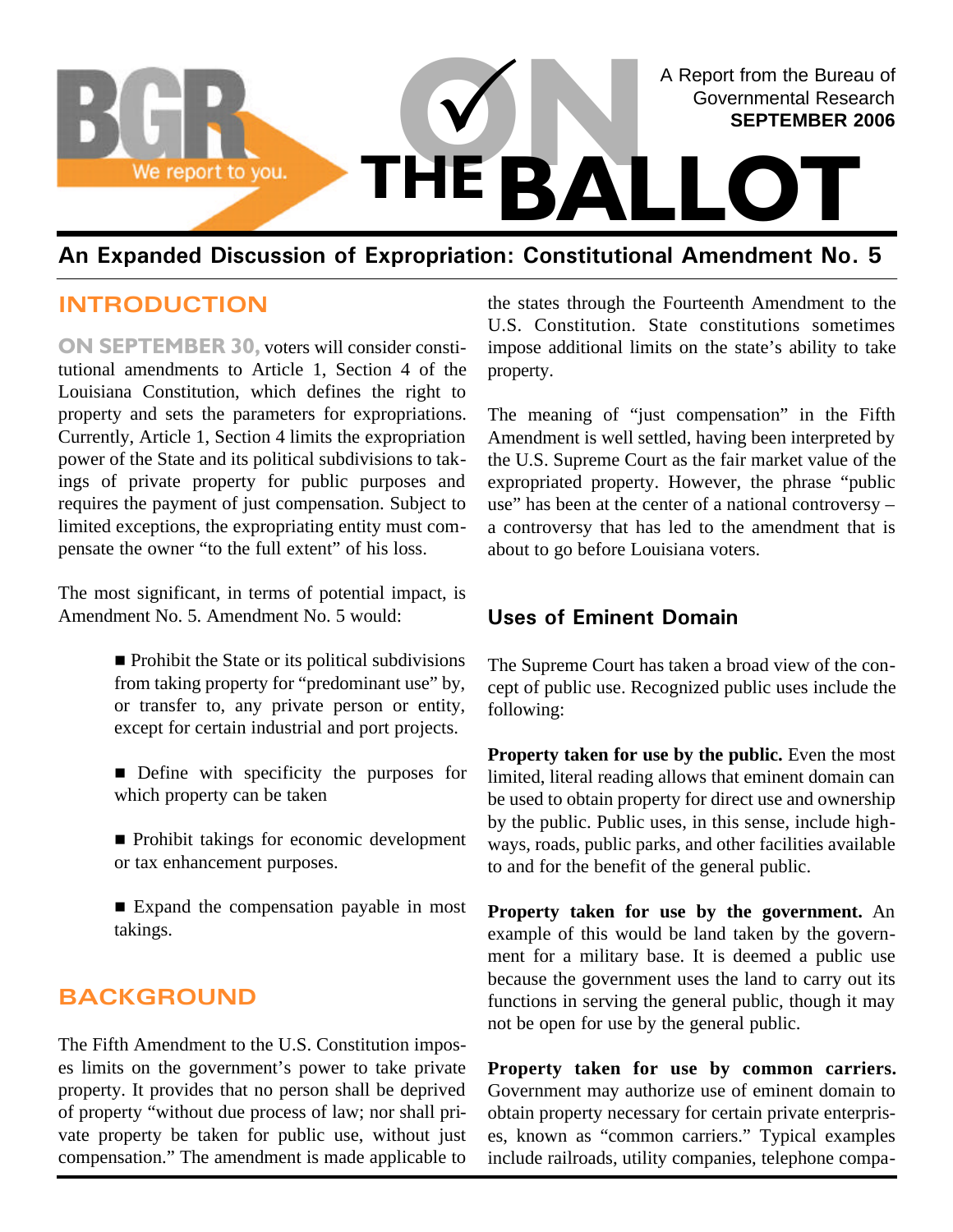#### ON THE BALLOT: EXPROPRIATION

nies, or cable television providers. Common carriers are generally required to provide service to any member of the general public at a reasonable price, without discrimination. The justification for eminent domain to support common carriers is that, without it, the infrastructure needed to support these carriers would face insurmountable obstacles, and therefore the public would not have access to their services and the benefits those services provide.

**Property taken to remediate blight.** Here, eminent domain has been used for so-called "slum clearance," justified because blighted property endangered public health or welfare. However, non-blighted property can be taken under this approach, as determined by the U.S. Supreme Court in *Berman v. Parker1* in 1954. To serve a public purpose — the execution of a blight remediation plan — the Supreme Court deemed the taking of a non-blighted department store in the footprint of the plan necessary and justifiable.

**Property taken to address land reform.** This use of eminent domain continued the evolution of the jurisprudence. In *Hawaii Housing Authority v. Midkiff* (1984) at issue was the constitutionality of a transfer of private property from a small group of landowners to a larger group to reduce the concentration of ownership.2 Its most controversial element was the intentional transfer of property from one set of private landowners to another. The court justified this by pointing out that this action was pursuant to a reform plan, and was not meant to benefit a particular collection of identifiable individuals.

**Property taken for purposes of economic development.** In a controversial 5-4 decision, *Kelo v. City of New London*, the U.S. Supreme Court in 2005 affirmed the use of eminent domain to execute an economic development plan. The opinion in that case inspired the proposed constitutional amendment before Louisiana voters.

### **The Kelo Decision and its Impact**

In 2000, the City of New London, Conn., approved a

development plan to revitalize the downtown and waterfront area of the economically distressed city. The plan called for a waterfront conference hotel, a small urban village, new residences, a museum, and office, retail, parking and waterfront use. The plan called for the transfer of much of the property to private entities. The City designated the New London Development Corp. as the development agent and authorized it to purchase property from willing buyers and to exercise the power of eminent domain. The development corporation exercised the power of eminent domain after a number of property owners refused to sell, and the owners challenged the takings.

The Supreme Court took the case to determine whether a city's decision to take property for the purpose of economic development satisfied the public use requirement of the Fifth Amendment. The Court noted that since the 19th century it had interpreted "public use" as synonymous with "public purpose." Noting that economic development is a traditional function of government and that there is no way of distinguishing it from other public purposes, the court refused to adopt a bright line rule that economic development does not qualify as a public use. Citing a number of factors – the comprehensive nature of the City's plan, the thorough deliberation that preceded its adoption, the limited scope of the court's review – the court found that the takings before the Court satisfied the public use requirement of the Fifth Amendment.

In its opinion, the Court also addressed whether the transfer of property to private parties as contemplated by the redevelopment plan precluded a finding of a public purpose. The Court stated that it was perfectly clear that the government cannot take the property of A for the sole purpose of transferring to private party B, even if A is compensated. Nor would the government be allowed to take property under the mere pretext of a public purpose, when the actual purpose was to bestow a private benefit. However, the fact that a third party may directly benefit (by, for example, gaining the use of property transferred for a legitimate public purpose) would not transform a taking into an impermissible private one. In fact, the court asserted, a public purpose might be more effectively achieved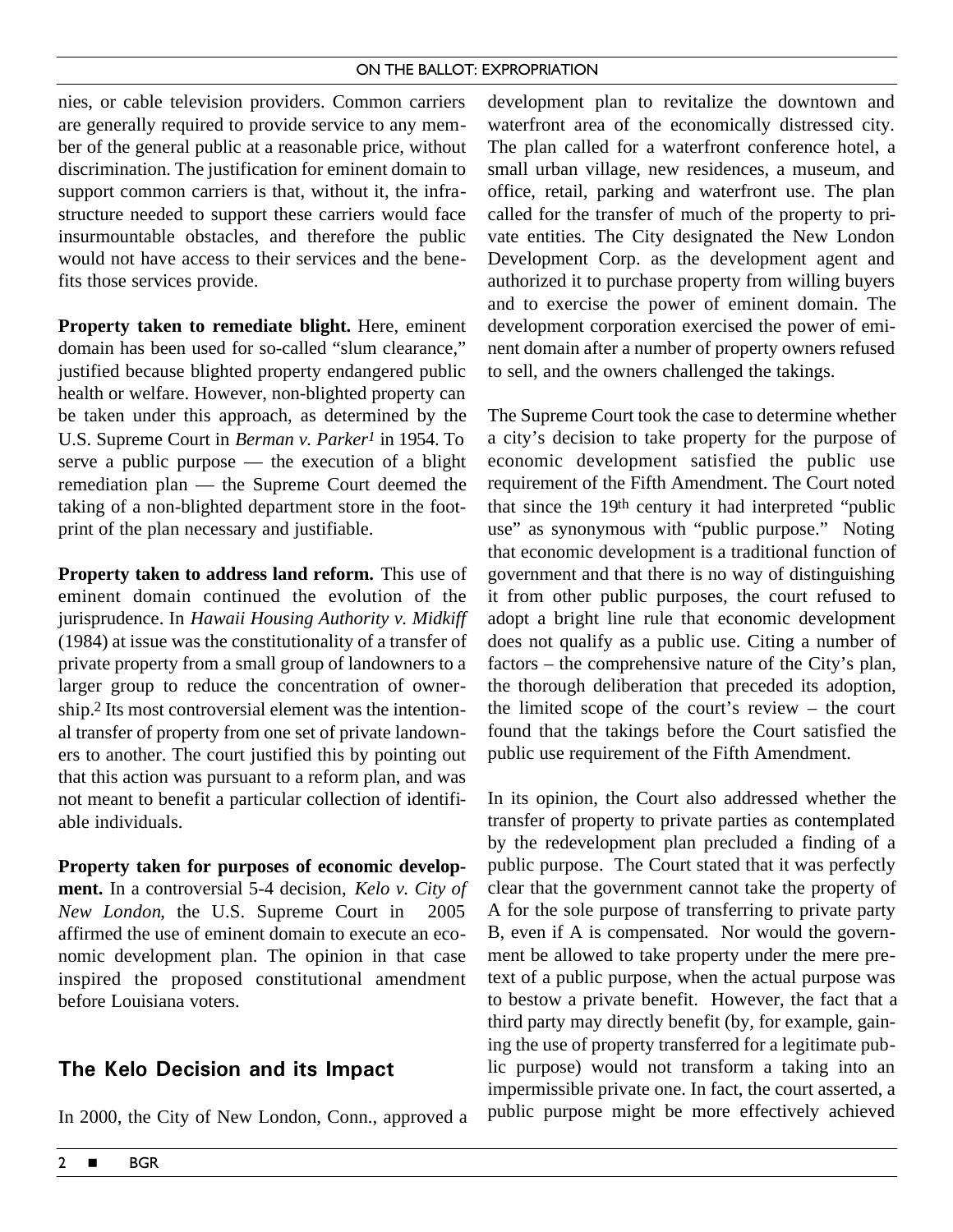through the private enterprise than through a governmental body.

# **The Nation and Louisiana React**

Naturally, some welcomed the *Kelo* decision. Others, including property rights groups, raised a rallying cry, saying *Kelo* represented an unprecedented assault on Fifth Amendment property rights. Nationwide, a number of state legislatures reacted to *Kelo* by passing legislation limiting the uses of eminent domain, and such efforts are ongoing as of this writing. Some have endeavored to repeal liberal eminent domain policies specifically allowing economic development takings; others have added specific exclusions for economic development. Some have added specific provisions to ban the transfer of property from one private party to another, regardless of the circumstances. So far, 28 states have passed legislation in response to *Kelo*; five states, including Louisiana, are submitting constitutional amendments to voters.

# **ANALYSIS AND IMPACT**

Proponents of Louisiana's proposed constitutional amendment argue that the *Kelo* decision changed the ground rules, making Louisiana property owners vulnerable to expropriation for private purposes. Therefore, they argue, a constitutional amendment is needed.

As the Supreme Court noted in *Kelo*, the necessity and wisdom of using eminent domain to promote economic development is a legitimate subject of debate. Supporters of the concept argue that it is an essential tool for redevelopment, particularly in older, impoverished cities burdened by fixed municipal boundaries and highly subdivided land  $-$  i.e., impediments to modern, large-scale development. Without it, cities will languish, unable to improve the situation of the community as a whole.

Opponents argue that allowing the exercise of eminent domain for economic development purposes would give local governments carte blanche to take property. Justice O'Connor articulated the concern in her dissenting opinion:

> [T]he Court today significantly expands the meaning of public use. It holds that the sovereign may take private property currently put to ordinary private use, and give it over for new, ordinary private use, so long as the new use is predicted to generate some secondary benefit for the public—such as increased tax revenue, more jobs, maybe even aesthetic pleasures. But nearly any lawful use of real private property can be said to generate some incidental benefit to the public. Thus, if predicted (or even guaranteed) positive side-effects are enough to render transfer from one private party to another constitutional, the words 'for public use' do not realistically exclude any takings and thus do not exert any constraint on the eminent domain power.<sup>3</sup>

Opponents also argue that the beneficiaries of the *Kelo* decision are likely to be the wealthy and well connected, such as large corporations and developers, and those hurt are likely to be small property owners.

The Louisiana Legislature could have dealt with situations similar to *Kelo* by prohibiting the transfer of expropriated property to private persons for economic development purposes. One of the many bills submitted in the last session would have done just that. Instead, the Legislature took a broader, multi-prong approach that would:

> $\blacksquare$  Prohibit takings, except takings for industrial plants and port projects, by the State and its political subdivisions for "predominant use" by a private party or for transfer of ownership to a private party.

> ■ Define the term "public purposes" for takings by the State or its political subdivisions, limiting it to the following:

 $\Box$  A general public right to a definite use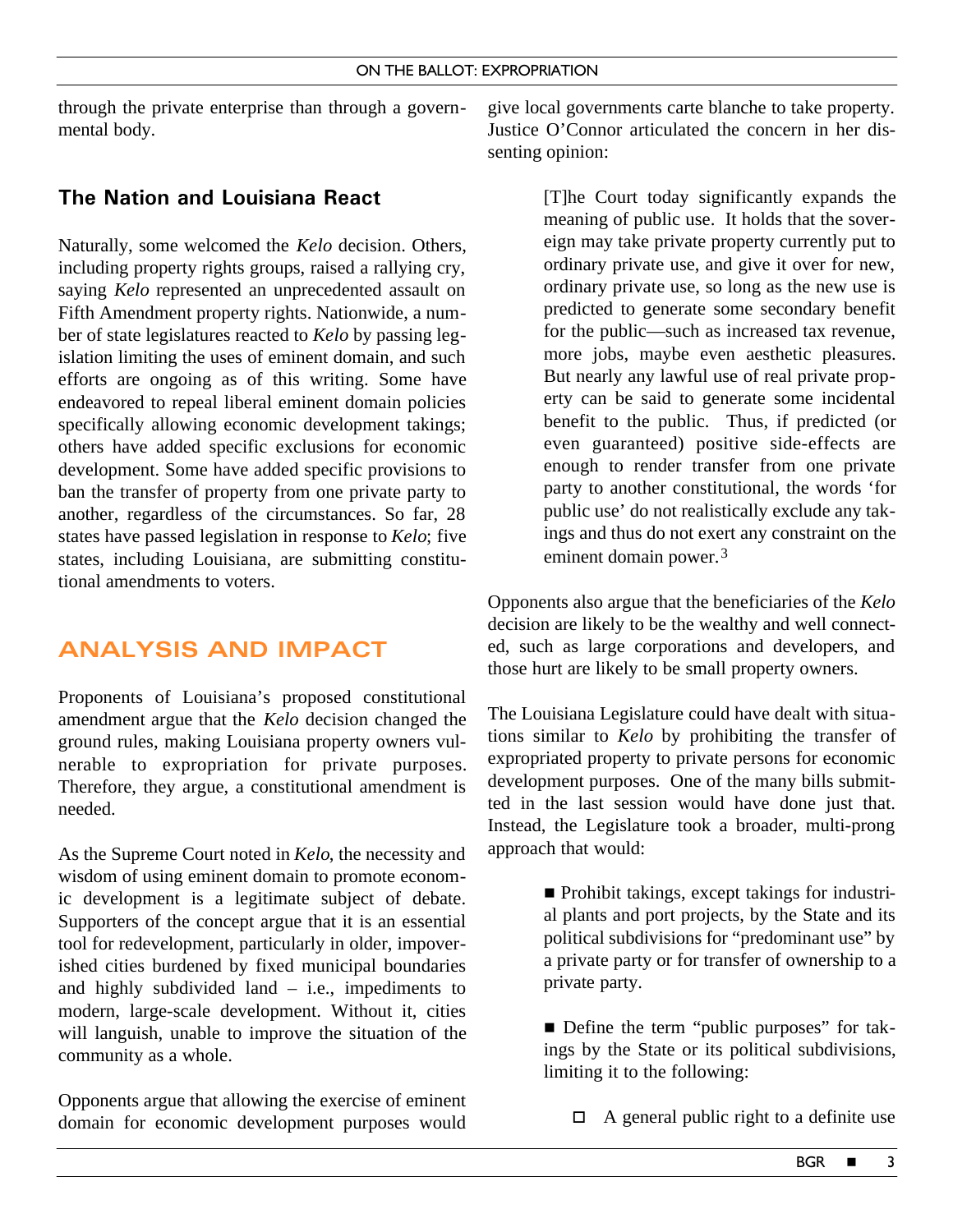### of the property

 $\Box$  Continuous public ownership" dedicated to the following uses:

- $\bullet$  Public buildings in which publicly funded services are administered or provided
- Roads, bridges, waterways, access to public waters or lands, and other public transportation, access, and navigational systems available to the general public
- Drainage, flood control, levees, coastal and navigational protection and "reclamation for the public generally"
- Parks, convention centers, museums, historical buildings, and recreational facilities open to the public
- $\bullet$  Public utilities for the benefit of the general public
- Public ports and airports

 $\Box$  Removal of a "threat to public health or safety caused by the existing use or disuse of the property."

■ Prohibit consideration of "economic development, enhancement of tax revenue, or any incidental benefit to the public" in determining whether the taking or damaging of property constitutes a public purpose.

■ Expand compensable damages by stating that, except as otherwise provided in the Constitution, the "full extent of his loss" includes, but is not limited to, the appraised value of the property and "all costs of relocation, inconvenience, and any other damages actually incurred by the owner because of the expropriation."

■ Amend Article VI, Section 21 to prohibit the taking of homesteads (a primary residence on up to 160 acres of land) for industrial development or port businesses.

The proposed amendment goes far beyond prohibiting takings for economic development purposes. It rolls back the clock to hinder effective, large scale blight remediation plans. It increases the costs of taking for necessary and traditional government purposes and may inadvertently preclude takings for purposes that would fall into that category. It creates ambiguities and anomalies.

## **Defining Public Purposes**

For two centuries, the courts have struggled to define the phrase "public use" — the phrase used in the U.S. Constitution to limit the taking power. The Legislature proposes to boil the equivalent phrase from the Louisiana Constitution, "public purpose," down to a list of acceptable purposes.

Defining a general and fluid legal concept such as public purpose is fraught with peril. It is difficult to anticipate the future situations that a society will encounter and the role that government might be expected to play. In addition, when the list is very specific in its detail, there is a risk of inadvertent, or at least inexplicable, omissions. For example, under the proposed amendment, a publicly owned performance hall would not be a public purpose. Meanwhile, museums and convention centers would be. It is unclear whether a stadium or other arena for professional sports is a permitted use. Finally, while specific uses such as parks and historical buildings would be considered public purposes for expropriation, broad purposes such as redevelopment, job creation, and the provision of housing would not be.

# **Limiting Blight Remediation**

The definition of public purpose also includes as a public purpose the "removal of a threat to public health or safety caused by the existing use or disuse of the property." A threat to the general welfare, a common justification for blight remediation, is not sufficient to justify a taking of blighted property. This, in effect, creates a higher burden for declaring blight: the prop-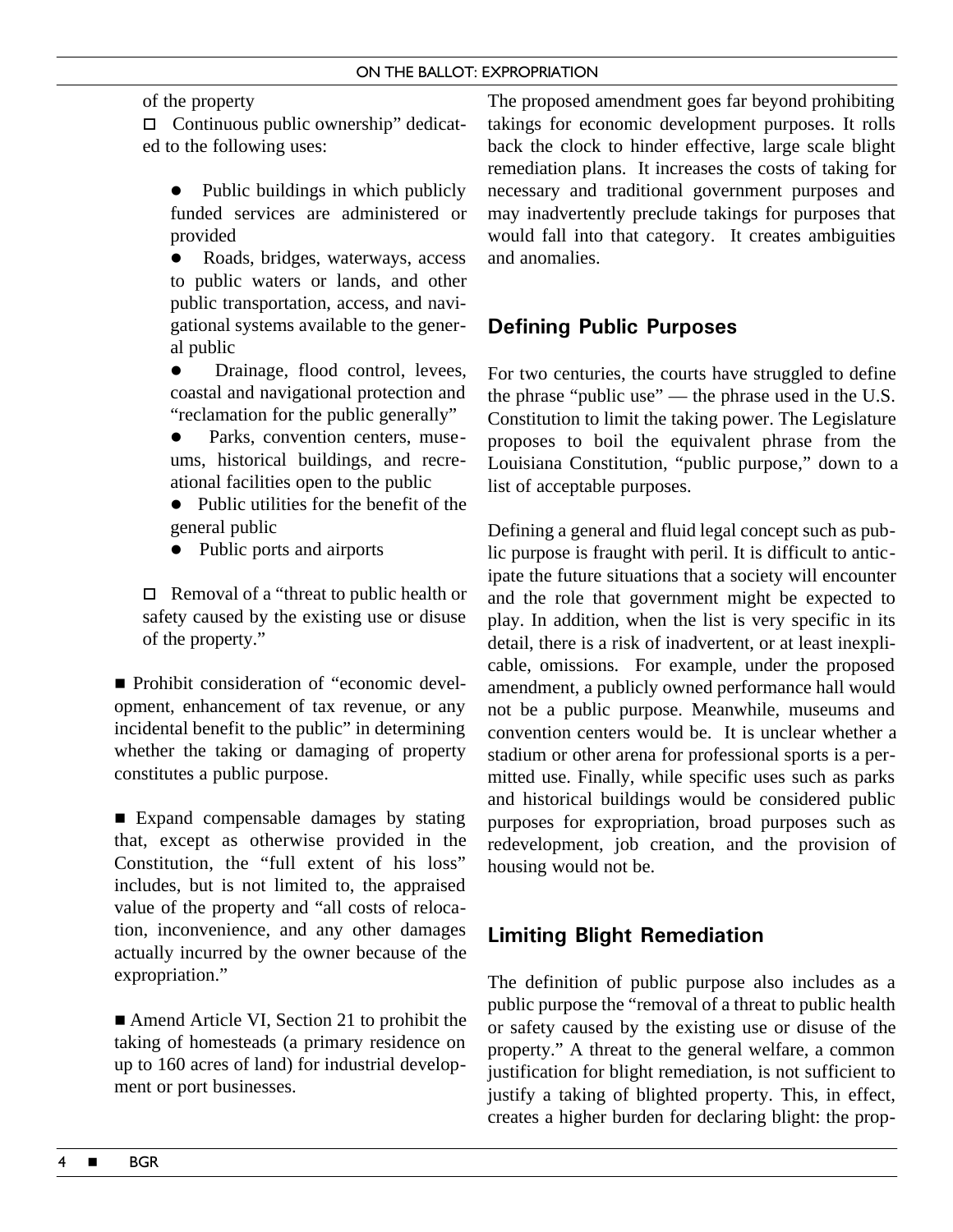#### ON THE BALLOT: EXPROPRIATION

erty must pose an actual threat to public health or safety, not just be empty and dilapidated or otherwise pose a threat to general welfare. Supporters of the amendment state that the change was made because the concept of general welfare was too broad and susceptible to abuse.

The amendment would also prevent *Berman*-like4 expropriation, in which a non-blighted property can be taken as part of a plan to remediate blight in the surrounding area. Therefore, if a single property is a nonblighted parcel surrounded by 50 or 1,000 blighted properties, it cannot be expropriated, even if the expropriation is necessary to execute a blight remediation plan.

This could create serious problems even in normal circumstances, by preventing effective remediation when the area as a whole poses a threat to the public health or safety. The ramifications are more serious in the extraordinary circumstances facing many communities in Southeast Louisiana.

Prior to Katrina, New Orleans contained more than 20,000 blighted properties, an alarming number in itself. The storm and levee breaks led to the damage of 134,000 housing units, with 107,000 of those flooddamaged. Coupled with the departure of many residents, these numbers will lead ineluctably to a blight problem likely never before seen in an American city. Similar problems can be expected in St. Bernard Parish and other areas. In light of this, expropriation will become a critical tool for redevelopment.

### **Private Use**

The proposed amendment states in part that "Except as specifically authorized by Article VI, Section 21 of this Constitution property shall not be taken or damaged by the state or its political subdivisions: (a) for predominant use by any private person or entity; or (b) for transfer of ownership to any private person or entity." Article VI, Section 21 allows expropriation by political subdivisions and ports for industrial plants and deep water port facilities.

The provision takes square aim at the Supreme Court's position in *Kelo* that property taken for a public purpose need not remain in public ownership. It does so in a way that creates interpretive and substantive problems.

First, the "predominant use" phrase is vague, and its relationship to the public purpose test is unclear. What does predominant use mean? Is it measured, by time or space? What's the relevant percentage? Could property be expropriated by a school board and leased to a charter school under contract with it? Could it be expropriated for a government owned stadium if the facility would be used predominantly by one team?

Second, the prohibition on transferring property could force the government to go into businesses beyond its core competencies. Take, for example, the case of blighted property that poses a threat to health and safety. The government could expropriate such property. It could not, however, transfer it to a private entity, even in an arm's length sale to a nonprofit entity, an urban homesteader, or any other private person. The government would have to become a landlord or transfer the property to another government entity. The property would remain out of commerce and, by virtue of its ownership by the government entity, off the tax rolls.

Third, the exception for industrial plants and port facilities seems somewhat arbitrary and focused on the old economy. What makes an industrial plant worthy of an exception, whereas, say, a biomedical research facility would not be? What makes a commercial maritime operation a worthy exception, whereas, say, a film studio would not be?

### **The Economic Development Prohibition**

The amendment specifically states that economic development or enhancement of tax revenue "or any other incidental benefit to the public shall not be considered in determining whether the taking or damaging of property is for a public purpose" pursuant to the foregoing provisions. This could effectively remove the expropriation power of economic development and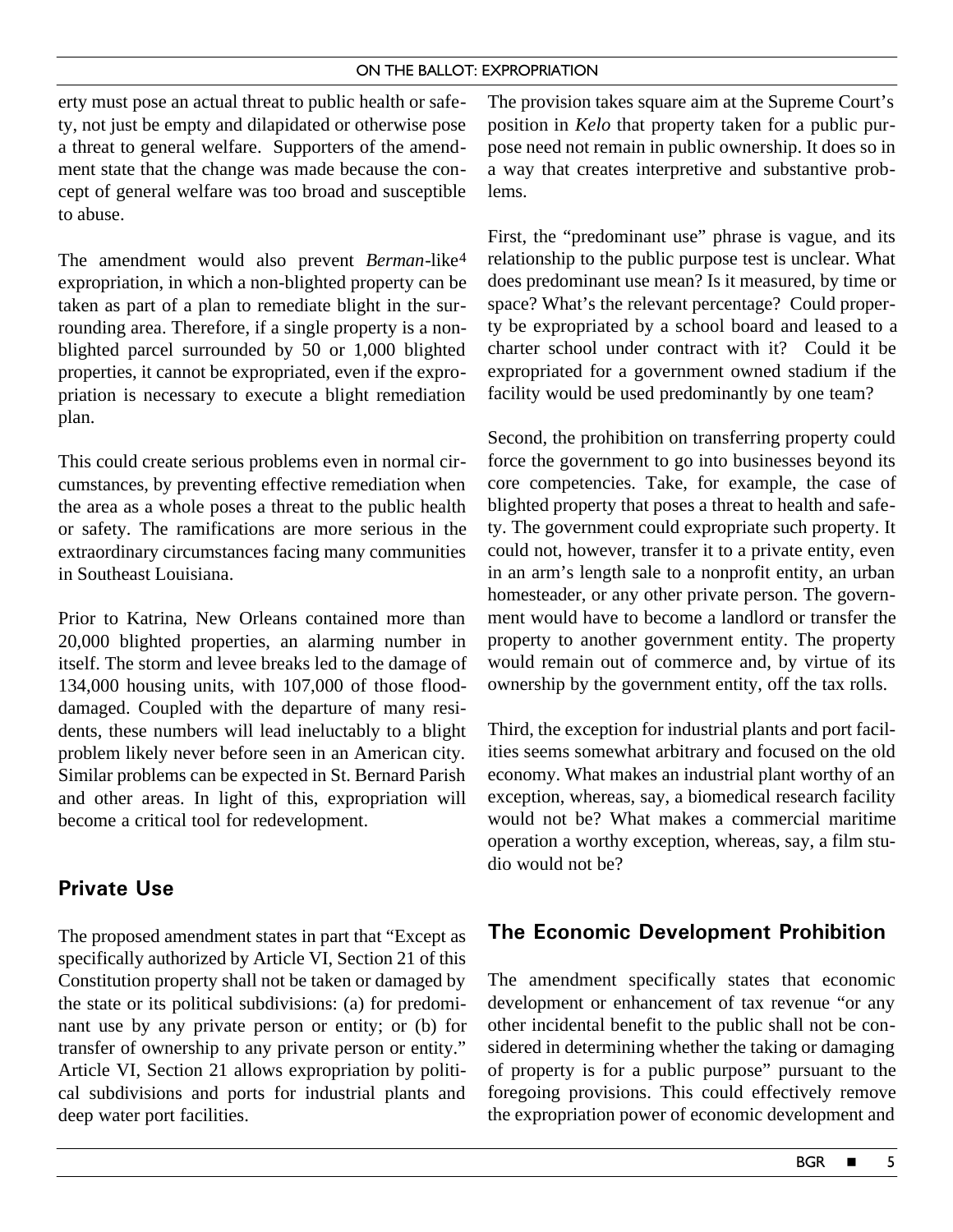#### ON THE BALLOT: EXPROPRIATION

redevelopment corporations, since their raison d'etre is economic development. It could nullify existing law that justifies expropriation for slum clearance and redevelopment in terms of economic development.

It is unclear what effect it would have even for the declared public purposes. Does it impose an additional burden? If not, why include the language, since all potential public purposes have already been whittled down to a list? By removing economic development, tax revenue enhancement, and "incidental benefits" (a phrase whose meaning is unclear) as possible considerations in whether a taking constitutes a public purpose, the amendment may create a great array of other unforeseen consequences.

# **Muddying the Powers of Common Carriers**

The proposed amendment creates new ambiguities and issues in areas that were previously settled. One such area of uncertainty is the ability of common carriers to expropriate property needed for the delivery of their services.

Article I, Section 4 provides: "Property shall not be taken or damaged by any private entity authorized by law to expropriate, except for a public and necessary purpose and with just compensation paid to the owner." Pursuant to that provision, the Legislature has authorized common carriers, such as railroads and utilities, to expropriate property for that purpose.

The proposed amendment does not change the language addressing expropriations by authorized private entities, and it does not redefine "public purpose" as used in that provision. The parties involved in the drafting process claim that there was no intent to limit the expropriation power of common carriers.

However, the portions of the amendment circumscribing the state's expropriation power may inadvertently limit private expropriations. Under the proposed version, the State would no longer have the power to expropriate for many purposes currently allowed, including for a pipeline or a privately owned utility. If the State itself would no longer have the power to expropriate property for such purposes, it is difficult to see how it could delegate the power to a private entity. This is particularly true in light of the prohibition on transferring property to private parties.

There are arguments on both sides of the issue. Unfortunately, the poorly drafted amendment is an invitation for litigation.

# **Ratcheting Up Just Compensation**

The proposed amendment would expand the compensation standard applicable in takings, unless the Constitution provides otherwise. The new standard would pick up inconvenience, and any other damages incurred by the because of the expropriation.

Louisiana courts have interpreted Louisiana's current compensation standard, which requires compensation "to the full extent of his loss," as entitling the owner of the expropriated property to the fair market value of the property plus other provable damages, such as lost rental revenues or business profits. This standard already outstrips the federal one, which limits compensation to the fair market value of the property taken. (Interestingly, Louisiana followed the federal standard until 1974.)

The proposed amendment would increase the cost of property acquisition by government and heighten the disincentive for an owner to willingly sell for a fair price.

# **Circumscribing the Industrial Exemption**

Article VI, Section 21 of the Constitution currently allows any political subdivision to expropriate for industrial development or port businesses. As discussed above, the proposed constitutional amendment would continue to allow governments to transfer expropriated property to private entities for that purpose. It would, however, prohibit the taking of homesteads (a primary residence on up to 160 acres of land)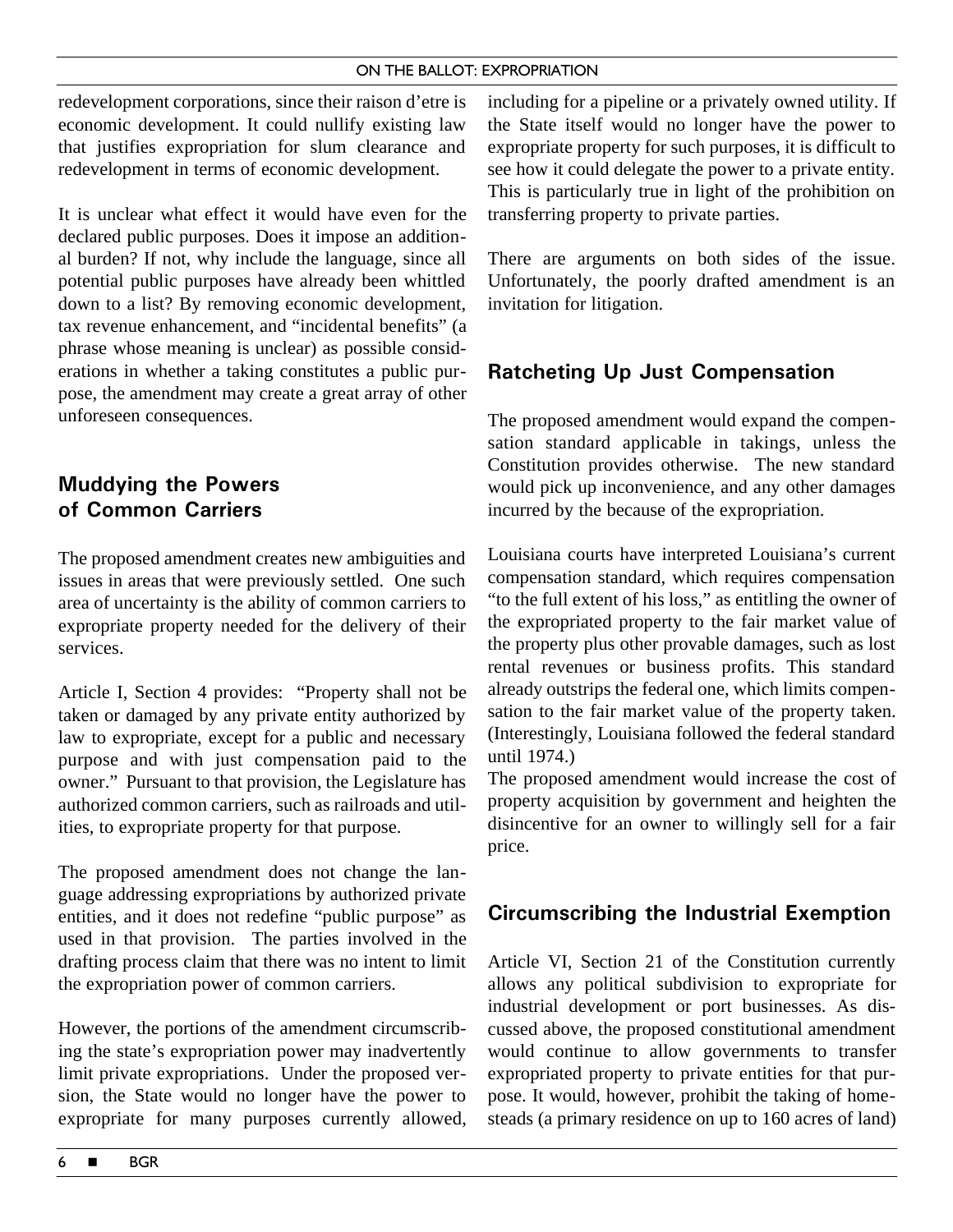for industrial development or port businesses. The State could still take them for other public purposes.

### **BGR POSITION:**

**AGAINST.** The proposed constitutional amendment is clumsily drafted and is likely to create an array of difficulties in an arena in which Louisiana has no history of problems. While other states might have the luxury of experimenting with their eminent domain guidelines, Louisiana does not. This State faces daunting post-Katrina redevelopment challenges, and it would ill-serve citizens to tamper with some of Louisiana's basic redevelopment powers. It would particularly ill-serve Louisiana to emboss those tamperings on the pages of the State Constitution, where any new malfunctions would be hard to fix, and where any new wrongs would be hard to right.

### **Notes**

 $<sup>1</sup>$  In that case, the owner of a department store protested the tak-</sup> ing of his non-blighted property as part of a plan to remediate blight in the adjacent area. The court found in favor of the blight remediation plan. It also asserted that the phrase "public use" was coterminous with the police power of the state; in other words, the taking of property could be justified in terms of promoting the health, good order, and welfare of the jurisdiction. Under *Berman*, the taking was justified in terms the benefits it brought to the public; it served a public "purpose" rather than providing for direct use by the public or its government.

2 The Hawaii Land Reform Act of 1967 sought to transfer residential lots from landowners to their lessees; the state legislature felt the law necessary to address the historical concentration of land in the hands of a few landowners, a result of Hawaii's feudal past. The court found that the taking served a public purpose, to reduce "the perceived social and economic evils of a land oligopoly traceable to their monarchs." (466 U.S. 229, 242)

3 Kelo vs. City of New London, Connecticut, 125 S. Ct. 2655, 162 L. Ed 2d 439 (2005).

4 See the earlier discussion on the evolution of uses of eminent domain.